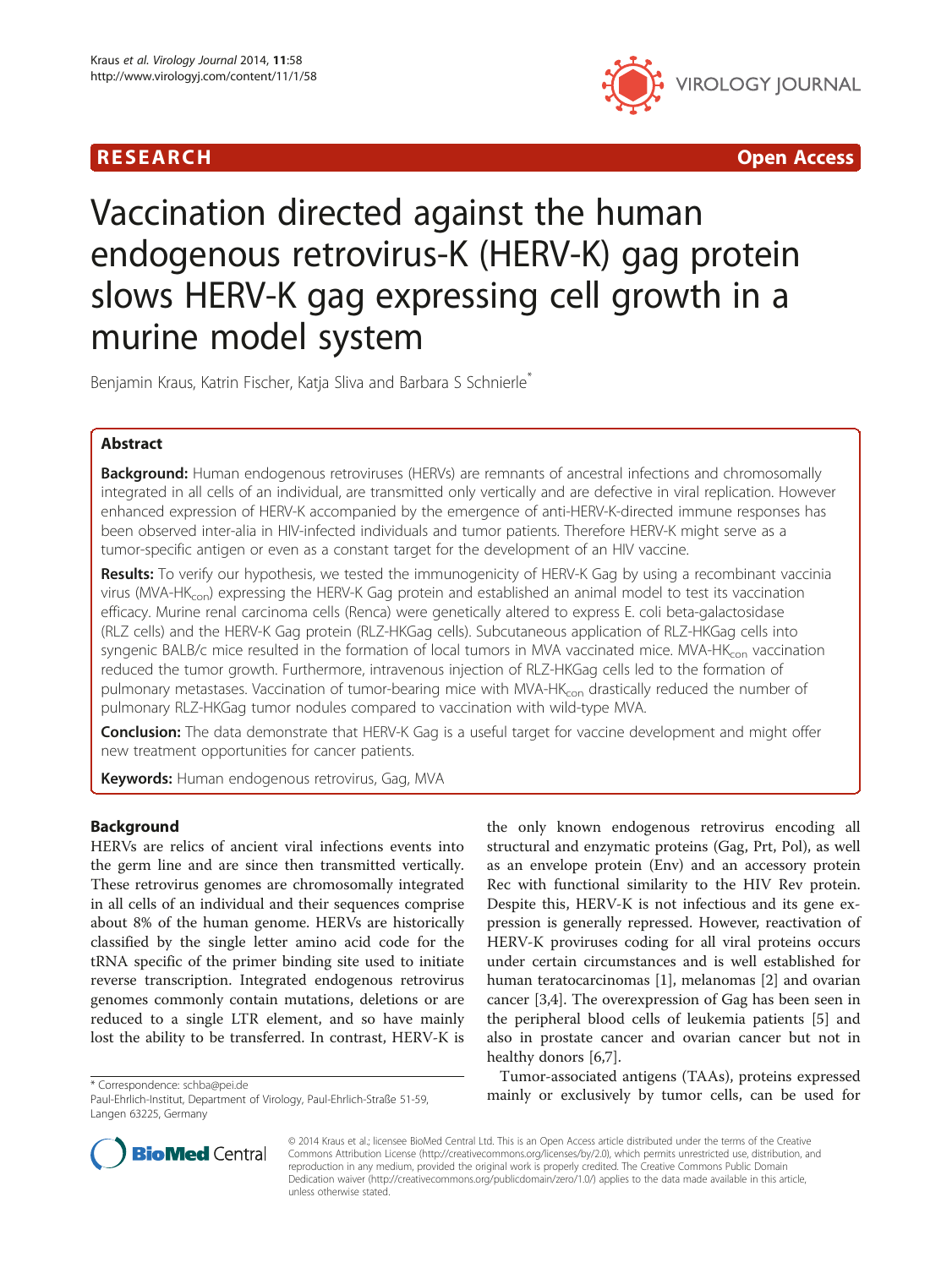<span id="page-1-0"></span>therapeutic vaccinations, in particular for the treatment of minimal residual disease. The induction of immunological memory may even prevent disease relapse. Recombinant poxviruses are frequently used as vaccine vectors, because they activate robust cellular MHC class Iand II-restricted CD8+ and CD4+ T cell responses against recombinant antigens [\[8\]](#page-5-0).

Here we tested a recombinant vaccinia virus expressing the HERV-K Gag gene for its efficacy in elucidating a cytotoxic immune response, which might be beneficial as a novel cancer vaccine.

#### Results

## Establishment of an animal model and the experimental vaccine

The development of HERV-K-specific vaccines is hampered by the availability of an appropriate animal model because HERV-K is exclusively expressed in humans. To bypass this limiting fact, we previously have generated a syngeneic mouse model for HERV-K Env [[9](#page-5-0)] and expanded this model to HERV-K Gag. Murine renal carcinoma cells (Renca) were genetically altered to express E. coli beta-galactosidase (RLZ cells) [[10](#page-5-0)] and the HERV-K Gag gene was introduced by retroviral transduction (RLZ-HKGag cells). The engineered cell line RLZ-HKGag is positive for Gag expression, as illustrated by a punctured

positive staining shown by immunofluorescence analysis (Figure 1A upper left panel). To confirm that Gag expression is not silenced during cell propagation, we passaged the cells in vitro and in vivo and investigated cell lysates for Gag expression by Western blot analysis. The cells could be passaged without silencing of Gag expression in vitro and in vivo (data not shown). Both cell lines (RLZ and RLZ-HKGag) expressed MHC class I at similar levels (Figure 1B). Subcutaneous application of RLZ-HKGag cells into syngeneic BALB/c mice resulted in local tumors and intravenous application of cells gave rise to pulmonary metastases, which were detectable by X-gal staining upon excision of the lungs (data not shown).

As a vaccine vector, we chose the modified vaccinia virus Ankara (MVA). MVA is a highly attenuated and replication-deficient strain of vaccina virus that has been demonstrated to be safe for humans and is widely and increasingly considered as the vaccinia virus strain of choice for clinical investigation because of its excellent safety profile. Despite its inability to replicate in most mammalian cells, MVA still efficiently expresses viral and recombinant genes making it a potent antigen delivery platform. We inserted the coding sequence of HERV-K gag into the MVA genome via homologous recombination [[11](#page-5-0)]. The recombinant MVA (MVA-H $K_{\text{con}}$ ; named after the consensus gene) encodes the consensus HERV-K Gag-



chemiluminescent detection. Detection of ß-actin was used as loading control.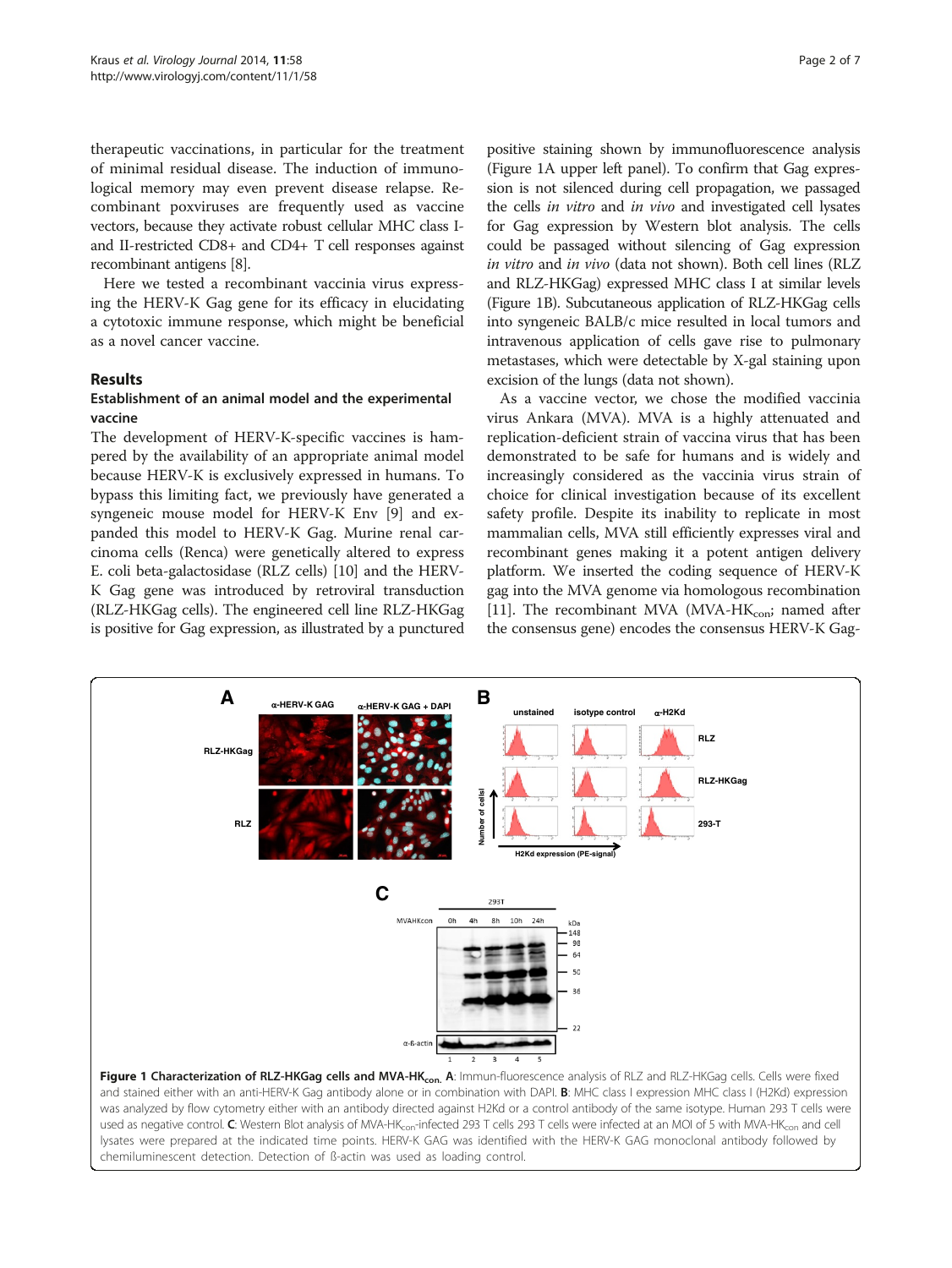Pr-Pol gene [[12](#page-5-0)] controlled by a strong early/late promoter (mH5). MVA gene expression is cascade like and the use of synthetic promoters that combine early and late elements is well established to maximize transgene expression [[13](#page-5-0)]. Infection of 293 T cells at an MOI of 5 showed a typical early/late expression pattern of HERV-K Gag with high amounts of the precursor protein (90 kDa) and processed GAG proteins (50 and 30 kDa) (Figure [1C](#page-1-0)). In addition, we were able to show that infected cells produce virus-like HERV-K particles that bud from the cells [\[11](#page-5-0)].

## Vaccination with MVA-HK<sub>con</sub> delays the tumor growth of subcutaneous tumors

In addition to be used as a tumor specific antigen, HERV-K Gag might be used as a novel HIV vaccine. In contrast to the rapidly mutating HIV-1 genome, HERVs are cellular genes that are not prone to mutation. HERV-K gene products are described to be overexpressed in HIV-infected individuals, and T-cell responses that are effective in lowering the HIV-1 viral load are potential therapeutic vaccine targets. So it is envisioned that a vaccine directed against HERV-K might also be valuable for the treatment of HIV-infected patients [\[14,15\]](#page-5-0).

We tested the experimental vaccine in a therapeutic setting by starting with the subcutaneous injection of  $1x10^6$  RLZ HKGag cells into the flanks of BALB/c mice on day 0. Ten days later, after the cells were able to form palpable tumors, the mice were vaccinated intramuscularly with either MVA-H $K_{con}$  or MVA (10<sup>8</sup> IU/mouse;  $n = 10$ ). The initial tumor volume was similar in all mice and was monitored by caliper measurements. Out of ten mice, six mice in the MVA-vaccinated control group developed tumors. However, after MVA-HK<sub>con</sub> vaccination, only two mice had papable tumors that were significantly smaller on day 18 after transplantation than those of MVA-vaccinated mice (Figure 2). Although this model showed a very high variation and did only show unconvincing statistically significant differences  $(p = 0.044)$ , it nonetheless suggested that HERV-K GAG directed immune responses were generated and able to constrain tumor growth.

# Vaccination with MVA-HK<sub>con</sub> reduces the number of lung metastases

We validated the above data in a second experiment using the systemic application of Renca cells which leads to the formation of lung metastasis instead of subcutaneous tumors. Therefore,  $1 \times 10^6$  RLZ-HKGag cells were applied intravenously into the tail vein of BALB/c mice. The application of cells was defined as day 0 of the experiment. Ten days later, after the cells have had the chance to colonize the lung, the mice were vaccinated intramuscularly with either MVA-HK<sub>con</sub> or MVA  $(10^7 \text{ IU/mouse}; n = 7)$  (Figure [3](#page-3-0)). The vaccination was repeated on day 17  $(10^7 \text{ IU/mouse})$ . On day 33, mice were sacrificed and the lungs were excised, fixed and stained for beta-galactosidase. In five out of seven MVA-HK<sub>con</sub>-vaccinated animals only one stainable metastasis could be found. Two animals were completely metastasis free (Figure [3](#page-3-0)). On the contrary MVA-vaccinated animals had a much higher tumor burden. Except for one mouse, all mice developed lung metastasis as quantified in Figure [3.](#page-3-0) Statistical analysis shows that there was a statistically significant difference in the number of metastases with a p-value of 0.031 (Figure [3](#page-3-0)). In summary, vaccination with  $MVA-HK<sub>con</sub>$  severely decreased the outgrowth of pulmonary tumors.

## **Discussion**

Here, we assessed an experimental vaccine candidate for its efficacy to eliminate autologous HERV-K positive cells in vivo. We chose a vaccine candidate known to elicit strong T cell responses in vivo. The vaccine candidate is based on the modified vaccinia virus Ankara (MVA), a highly attenuated vaccinia virus strain with a

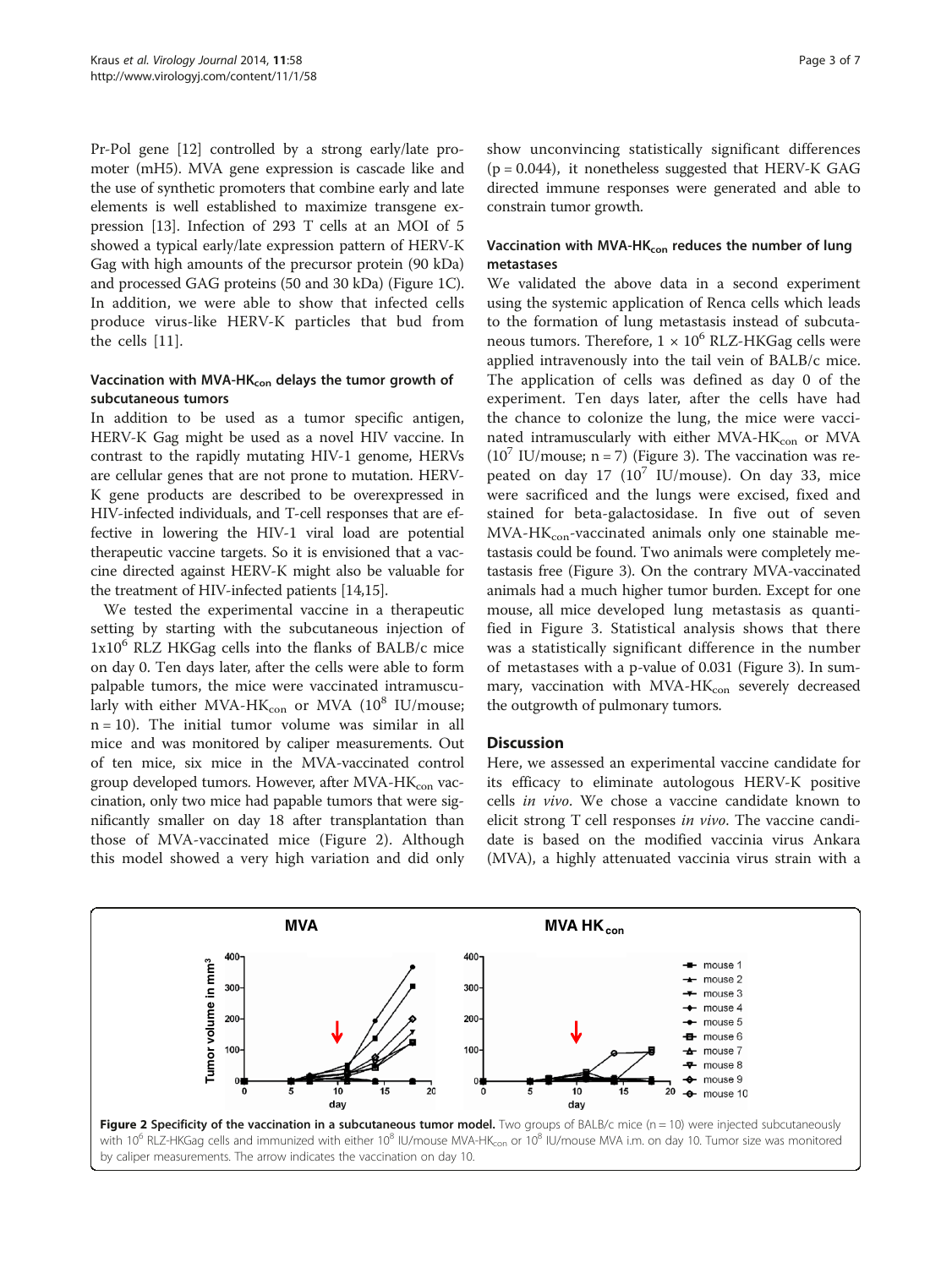<span id="page-3-0"></span>

high safety profile suitable for clinical application in immunosuppressed patients [[16](#page-5-0),[17](#page-5-0)]. MVA does not replicate in human cells but shows high protein expression and, consequently, has a very good safety profile without compromising vaccination efficiency. As shown before, MVA vaccination generates antigen specific cellular immunity that is believed to be responsible to clear antigen expressing cells [\[9](#page-5-0)].

Vaccine efficacy testing of the recombinant MVA-HK<sub>con</sub> was performed in a surrogate mouse model, using a syngeneic mouse tumor cell line which was genetically engineered to express HERV-K Gag. Since HERV-K expression is normally repressed in humans, it is expected that humans are not tolerant to HERV-K gene products and so our simplistic animal model might be appropriate as well. Vaccinations were performed in a therapeutic setting after the establishment of tumor nodules in the mice testing two tumor application routes. Subcutaneous tumor growth and the formation of pulmonary metastasis in the mice after i.v. application were significantly reduced. These data indicate a therapeutic effect of the HERV-K GAG-directed vaccination.

Two therapeutic applications can be envisioned for this vaccine candidate. First, as described before for a HERV-K Env expressing MVA, MVA- $HK_{con}$  could be used as a tumor vaccine [\[9\]](#page-5-0). However, in addition HERV-K Gag

might be used as a surrogate target to develop an HIV vaccine. Despite significant progress and several clinical trials, a safe and effective AIDS vaccine is still elusive. The virus evolved unique ways of evading the immune system, and the human body seems to be incapable of mounting an effective immune response against it. The retrovirus HIV is hypervariable due to its high mutation rate and the ability to recombine; for vaccine development this means aiming at a moving target. Recently, several reports indicate that HERV-K is activated by HIV infection (see review by van der Kuyl [\[18\]](#page-5-0) and cell-mediated immune responses directed against HERV-K are effective in lowering HIV-1 viral loads and correlated with control of HIV-1 viremia [[14,15,19\]](#page-5-0). In addition, antibodies directed against HERV-K were detected in 70 to 80% of patients with HIV viremia. In contrast, only 2% of normal healthy controls were tested anti-HERV-K positive [[20](#page-5-0)]. Then again the absence of HERV-specific antibodies in AIDS patients has been reported as well [[21](#page-5-0)-[23\]](#page-5-0).

A direct link between HERV-K activation and HIV infection was suggested recently [\[24](#page-5-0)]. Gonzalez-Hernandez and colleagues reported that addition of recombinant HIV-1 Tat protein to Jurkat cells caused a 13-fold increase in HERV-K gag RNA transcripts and a 10-fold increase in treated primary lymphocytes [\[24\]](#page-5-0). However, the correlation between HIV infection and HERV-K expression is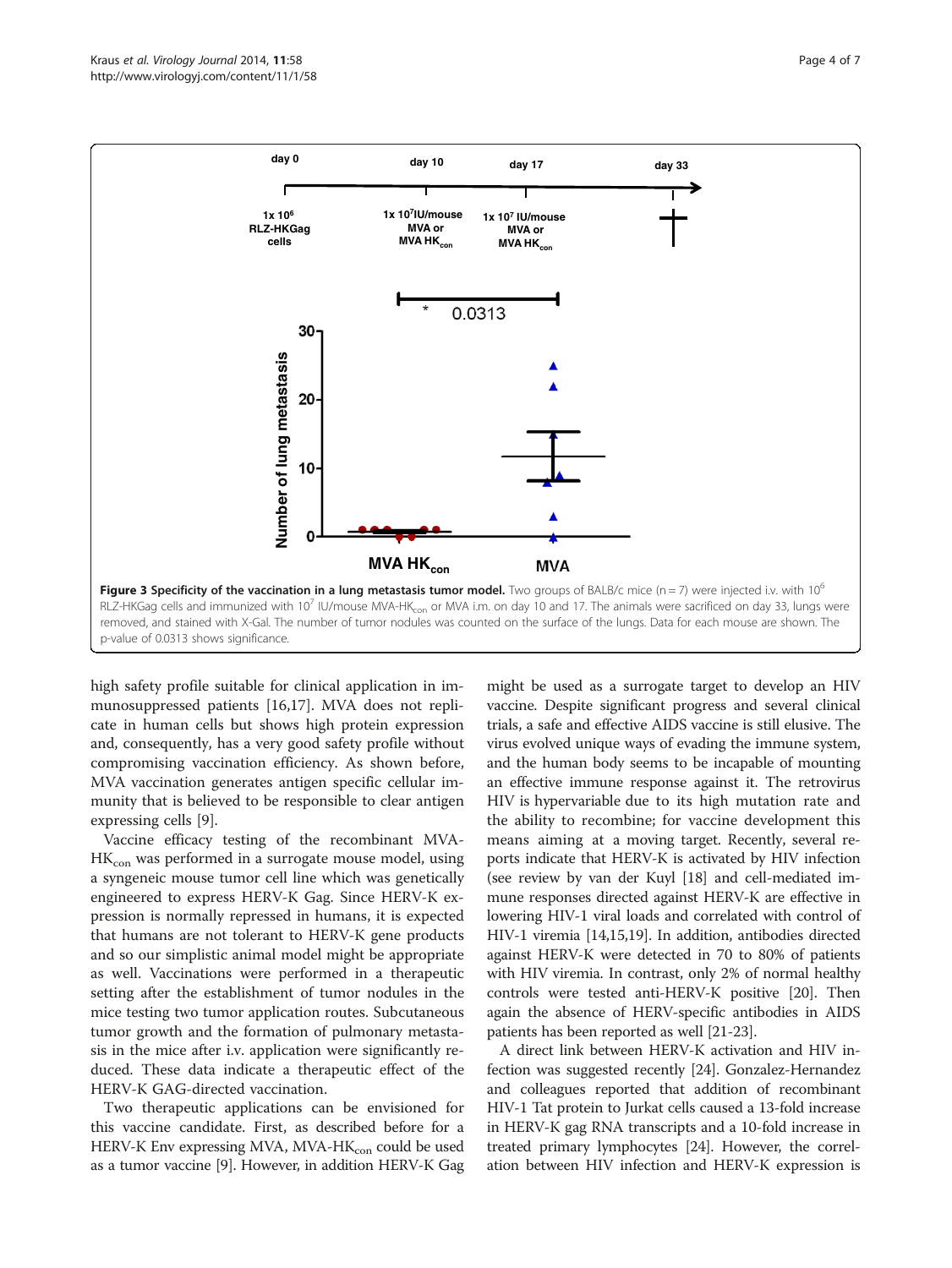still very controversial. Clear data showing HERV-K expression in HIV-infected cells from patients are not yet available and expression of HERV-K in CD8<sup>+</sup> cells cannot be excluded [\[25](#page-5-0)]. In addition, HERV-K pol expression has been described after herpes virus, hepatitis B and C virus infections [\[18\]](#page-5-0), indicating a more general mechanism of activation. Quantification of HERV-K RNA in HIV-infected patients under HAART showed a correlation of HERV-K and HIV viral load, however an effect of HAART on HERV-K cannot be excluded [[26](#page-5-0)]. In general, no significant correlation has been described between HIV viral load, CD4<sup>+</sup> T cell counts and HERV-K protein titers [[18](#page-5-0)].

In contrast, Garrison et al. [\[19\]](#page-5-0) demonstrated the stimulation of HERV-specific T cell responses in HIV-positive participants by ELISPOT detection [\[19](#page-5-0)]. Interestingly, HERV-specific T-cell responses inversely correlated with HIV-1 plasma viral load [\[19\]](#page-5-0). Another study showed that HIV infected individuals (Long-term nonprogressors (LTNPs) or elite controllers), who control HIV-1 viremia without highly active antiretroviral therapy (HAART) had stronger and broader HERV-specific T cell responses than HAART-suppressed patients, virologic noncontrollers, immunologic progressors, and uninfected controls. In addition, the magnitude of the anti-HERV T cell response inversely correlated with HIV-1 viral load and associated with higher CD4 T cell counts in untreated patients. This suggests a beneficial effect of anti-HERV immunity in the control of chronic HIV-1 infection [\[14\]](#page-5-0). Moreover, a HERV-K–specific CD8+ T cell clone has been described to be able to eliminate cells infected with a panel of globally diverse HIV-1, HIV-2, and SIV isolates in vitro, indicating that HERV-K–specific T cell responses might be involved in the control of HIV-1 infections [[15](#page-5-0)].

Although still discussed controversially, a lot of data indicate that HIV-1 infection leads to the expression of otherwise repressed HERV-K and consequently to the stimulation of HERV-specific immune responses which in turns might help to control the HIV infection. However, still basic issues need to be clarified. Are HERV-K epitopes expressed significantly and exclusively in HIVinfected cells; T cells as well as monocytes. Another open issue is the next step towards clinical development. Side effects of an HERV-K-specific vaccination can only be studied in humans.

Recent observations of HERV-K expression in embryonic and induced pluripotent stem cells [\[27](#page-6-0)] might also be of concern, however embryonic stem cells are located in an immune protected tissue and should not be recognized by HERV-K-specific immune responses. However, potential hazardous HERK-K expression in hematopoietic stem cells still needs to be analyzed. Primates encode very similar endogenous retroviral genomes (SERV) and could be used as a model for safety studies [\[28-31](#page-6-0)]. Vaccination

of rhesus macaques which carry SERV-K with SERV-K Gag or Env induced T cell responses without vaccinerelated pathogenicity [[31\]](#page-6-0).

HERV-K Env expression has also been observed in diverse types of human tumors. We recently showed proof of principle that vaccination directed against the HERV-K envelope protein had anti-tumor activity [[9](#page-5-0)]. A HERV-K Gag directed vaccine might therefore be used as a tumor vaccine and might have in addition an application as a HIV vaccine.

# **Methods**

#### Cell culture and virus

HEK 293 T (ATCC: CRL-1573) and Renca (CRL-2947) cells were cultured in complete Dulbecco's modified Eagle's medium (DMEM) containing 10% fetal bovine serum, penicillin (50 U/ml), streptomycin (50 μg/ml), Zeocin (RLZ cells; 50 μg/ml) and L-glutamine (2 mM), and propagated by standard techniques. For the generation of the RLZ-HKGag cell line, MLV-based retroviral vectors were produced encoding a codon-optimized HERV-K GAG gene via the pBabe-puro vector. For selection of transduced cells, 1 μg/ml puromycin was added to the RLZ-HKGag medium.

The recombinant virus MVA-HERV- $K_{con}$  was generated as described before [\[11](#page-5-0)].

#### Western blot

Western blot was performed with a BIO-Rad semi-dry blotter. Proteins separated by SDS-PAGE were blotted onto PVDF membranes with 50 mM sodium borate pH 9.0, 20% methanol, and 0.1% SDS at 100 mA per membrane for 75 min. Afterwards, membranes were blocked with Roti-Block™ and proteins were detected with α-HERV-K capsid monoclonal antibodies [\[32](#page-6-0)] and the ECL detection system (Amersham, Freiburg).

#### Immunofluorescence staining of cells

Cells were fixed with 2% paraformaldehyde and HERV-K Gag was detected after successive incubations with α-HERV-K capsid monoclonal antibodies [\[32\]](#page-6-0) and a FITC-coupled goat anti-mouse IgG antibody (DAKO, Hamburg, Germany). Additionally cells were stained with DAPI. Cells were examined with a 400 $\times$  magnification.

#### Flow cytometry

Cells were incubated with the indicated antibodies for 60 min at 4°C at the appropriate dilution as determined by previous titration. Cells were washed with FACS buffer and analyzed by flow cytometry. At least 10.000 events were acquired with an LSRII instrument (BD Biosciences) and analyzed using FACS Diva Software. Matching isotype control antibodies were used as negative controls.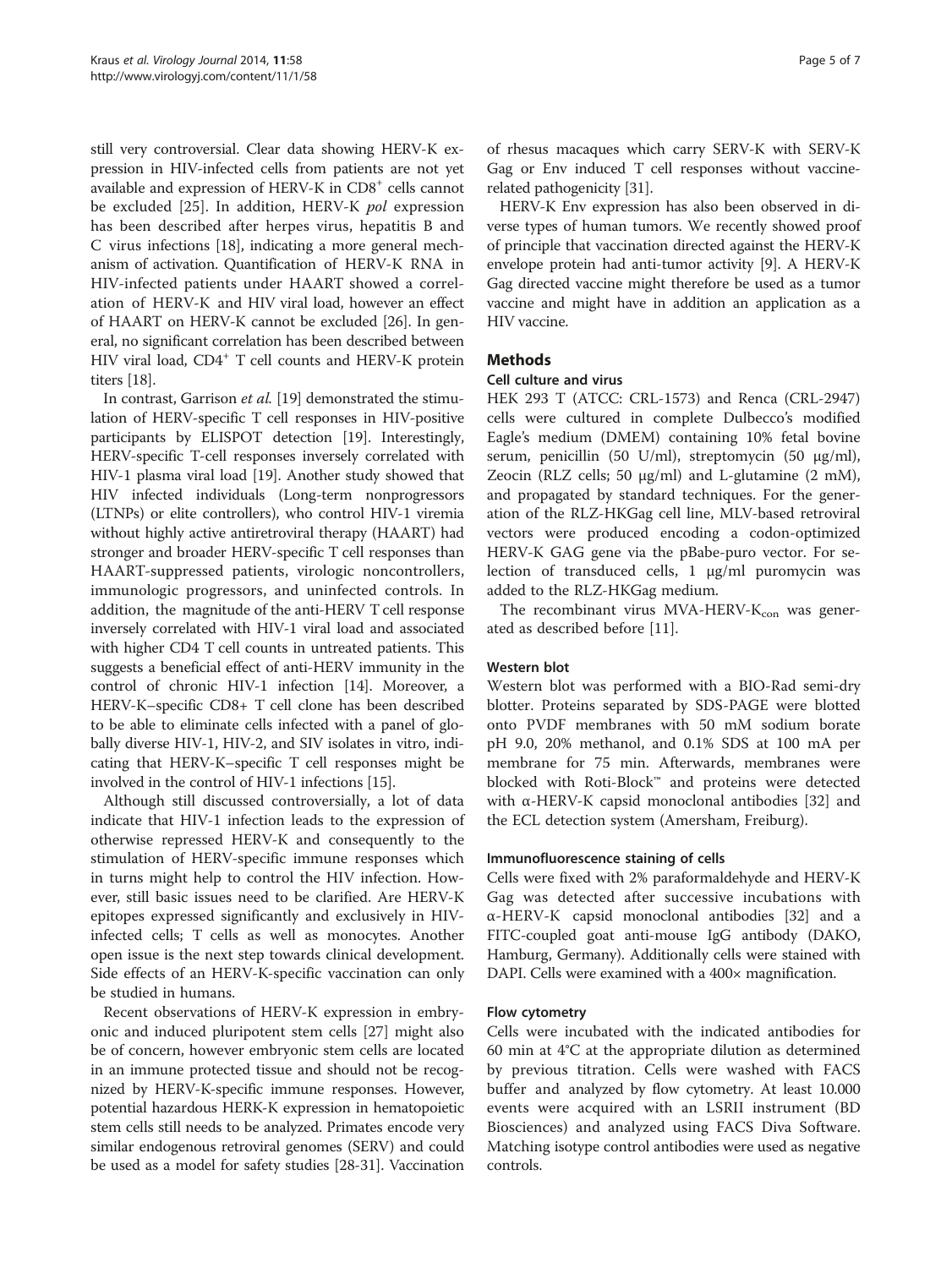#### <span id="page-5-0"></span>Animal experiments

Female specific pathogen-free 6–8-week-old BALB/c mice were purchased from Harlan. For tumor transplantations, RLZ-HKGag cells were grown to 60–80% confluence and detached from the culture dish via trypsin digestion. Cells were washed three times with PBS and resuspended in PBS at a density of  $1 \times 10^6$  cells/100 µl for vaccination experiments. Indicated cell numbers were injected subcutaneously into the flanks or i.v. into the tail vein of mice using standard techniques. Mice were immunized with the indicated amounts of recombinant MVA intra-muscularly into the quadriceps muscles of the hind limbs and then weighed every 3 days. Mice were sacrificed at the indicated time points, and the lungs were prepared and incubated in fixing solution (0.2% glutaraldehyde, 2% formaldehyde in PBS) overnight at 4°C. For X-Gal staining, lungs were incubated in staining solution (5 mM potassium ferrocyanide, 5 mM potassium ferricyanid, 1 mM  $MgCl<sub>2</sub>$ , 1 mg/ml X-Gal in PBS) for 24 h. Stained lungs were stored in PBS containing 4% formaldehyde and metastases were counted. All experiments were performed in accordance to legal requirements (Regional Council Darmstadt).

#### Competing interests

The authors declare that they have no competing interests.

#### Authors' contributions

BK and KF carried out the studies and helped draft the manuscript. KS participated in the design of the study and helped draft the manuscript. BS conceived the study, and participated in its design and coordination and drafted the manuscript. All authors read and approved the final manuscript.

#### Acknowledgements

We thank Kay-Martin Hanschmann for statistical analysis, Heike Baumann for the excellent technical assistance and Christine Quach for critically reading the manuscript.

#### Received: 10 December 2013 Accepted: 20 March 2014 Published: 26 March 2014

#### References

- 1. Lower R, Lower J, Frank H, Harzmann R, Kurth R: Human teratocarcinomas cultured in vitro produce unique retrovirus-like viruses. J Gen Virol 1984, 65(Pt 5):887–898.
- 2. Buscher K, Trefzer U, Hofmann M, Sterry W, Kurth R, Denner J: Expression of human endogenous retrovirus K in melanomas and melanoma cell lines. Cancer Res 2005, 65:4172–4180.
- 3. Wang-Johanning F, Liu J, Rycaj K, Huang M, Tsai K, Rosen DG, Chen DT, Lu DW, Barnhart KF, Johanning GL: Expression of multiple human endogenous retrovirus surface envelope proteins in ovarian cancer. Int J Cancer 2007, 120:81–90.
- 4. Herbst H, Kuhler-Obbarius C, Lauke H, Sauter M, Mueller-Lantzsch N, Harms D, Löning T: Human endogenous retrovirus (HERV)-K transcripts in gonadoblastomas and gonadoblastoma-derived germ cell tumours. Virchows Arch 1999, 434:11–15.
- 5. Depil S, Roche C, Dussart P, Prin L: Expression of a human endogenous retrovirus, HERV-K, in the blood cells of leukemia patients. Leukemia 2002, 16:254–259.
- Ishida T, Obata Y, Ohara N, Matsushita H, Sato S, Uenaka A, Saika T, Miyamura T, Chayama K, Nakamura Y, Wada H, Yamashita T, Morishima T, Old LJ, Nakayama E: Identification of the HERV-K gag antigen in prostate cancer by SEREX using autologous patient serum and its immunogenicity. Cancer Immun 2008, 8:15.
- 7. Goering W, Ribarska T, Schulz WA: Selective changes of retroelement expression in human prostate cancer. Carcinogenesis 2011, 32:1484–1492.
- 8. Grandpre LE, Duke-Cohan JS, Ewald BA, Devoy C, Barouch DH, Letvin NL, Reinherz EL, Baden LR, Dolin R, Seaman MS: Immunogenicity of recombinant modified vaccinia ankara following a single or multi-dose vaccine regimen in rhesus monkeys. Vaccine 2009, 27:1549–1556.
- 9. Kraus B, Fischer K, Buchner SM, Wels WS, Lower R, Sliva K, Schnierle BS: Vaccination directed against the human endogenous retrovirus-K envelope protein inhibits tumor growth in a murine model system. PLoS ONE 2013, 8:e72756.
- 10. Maurer-Gebhard M, Schmidt M, Azemar M, Altenschmidt U, Stocklin E, Wels W, Groner B: Systemic treatment with a recombinant erbB-2 receptor-specific tumor toxin efficiently reduces pulmonary metastases in mice injected with genetically modified carcinoma cells. Cancer Res 1998, 58:2661–2666.
- 11. Kraus B, Boller K, Reuter A, Schnierle BS: Characterization of the human endogenous retrovirus K gag protein: identification of protease cleavage sites. Retrovirology 2011, 8:21.
- 12. Lee YN, Bieniasz PD: Reconstitution of an infectious human endogenous retrovirus. PLoS Pathog 2007, 3:e10.
- Carroll MW, Moss B: Poxviruses as expression vectors. Curr Opin Biotechnol 1997, 8:573–577.
- 14. SenGupta D, Tandon R, Vieira RG, Ndhlovu LC, Lown-Hecht R, Ormsby CE, Loh L, Jones RB, Garrison KE, Martin JN, York VA, Spotts G, Reyes-Terán G, Ostrowski MA, Hecht FM, Deeks SG, Nixon DF: Strong human endogenous retrovirus-specific T cell responses are associated with control of HIV-1 in chronic infection. J Virol 2011, 85:6977–6985.
- 15. Jones RB, Garrison KE, Mujib S, Mihajlovic V, Aidarus N, Hunter DV, Martin E, John VM, Zhan W, Faruk NF, Gyenes G, Sheppard NC, Priumboom-Brees IM, Goodwin DA, Chen L, Rieger M, Muscat-King S, Loudon PT, Stanley C, Holditch SJ, Wong JC, Clayton K, Duan E, Song H, Xu Y, SenGupta D, Tandon R, Sacha JB, Brockman MA, Benko E, et al: HERV-K-specific T cells eliminate diverse HIV-1/2 and SIV primary isolates. J Clin Invest 2012, 122:4473–4489.
- 16. Gomez CE, Najera JL, Krupa M, Esteban M: The poxvirus vectors MVA and NYVAC as gene delivery systems for vaccination against infectious diseases and cancer. Curr Gene Ther 2008, 8:97–120.
- 17. Ramirez JC, Gherardi MM, Esteban M: Biology of attenuated modified vaccinia virus ankara recombinant vector in mice: virus fate and activation of B- and T-cell immune responses in comparison with the western reserve strain and advantages as a vaccine. J Virol 2000, 74:923–933.
- 18. van der Kuyl AC: HIV infection and HERV expression: a review. Retrovirology 2012. 9:6
- 19. Garrison KE, Jones RB, Meiklejohn DA, Anwar N, Ndhlovu LC, Chapman JM, Erickson AL, Agrawal A, Spotts G, Hecht FM, Rakoff-Nahoum S, Lenz J, Ostrowski MA, Nixon DF: T cell responses to human endogenous retroviruses in HIV-1 infection. PLoS Pathog 2007, 3:e165.
- 20. Laderoute MP, Giulivi A, Larocque L, Bellfoy D, Hou Y, Wu HX, Fowke K, Wu J, Diaz-Mitoma F: The replicative activity of human endogenous retrovirus K102 (HERV-K102) with HIV viremia. Aids 2007, 21:2417–2424.
- 21. Vogetseder W, Dumfahrt A, Mayersbach P, Schonitzer D, Dierich MP: Antibodies in human sera recognizing a recombinant outer membrane protein encoded by the envelope gene of the human endogenous retrovirus K. AIDS Res Hum Retroviruses 1993, 9:687–694.
- 22. Boller K, Janssen O, Schuldes H, Tonjes RR, Kurth R: Characterization of the antibody response specific for the human endogenous retrovirus HTDV/HERV-K. J Virol 1997, 71:4581–4588.
- 23. Goedert JJ, Sauter ME, Jacobson LP, Vessella RL, Hilgartner MW, Leitman SF, Fraser MC, Mueller-Lantzsch NG: High prevalence of antibodies against HERV-K10 in patients with testicular cancer but not with AIDS. Cancer Epidemiol Biomarkers Prev 1999, 8:293–296.
- 24. Gonzalez-Hernandez MJ, Swanson MD, Contreras-Galindo R, Cookinham S, King SR, Noel RJ Jr, Kaplan MH, Markovitz DM: Expression of human endogenous retrovirus type K (HML-2) is activated by the Tat protein of HIV-1. J Virol 2012, 86:7790–7805.
- 25. Contreras-Galindo R, Lopez P, Velez R, Yamamura Y: HIV-1 infection increases the expression of human endogenous retroviruses type K (HERV-K) in vitro. AIDS Res Hum Retroviruses 2007, 23:116–122.
- 26. Contreras-Galindo R, Gonzalez M, Modovar-Camacho S, Gonzalez-Ramirez S, Lorenzo E, Yamamura Y: A new Real-Time-RT-PCR for quantitation of human endogenous retroviruses type K (HERV-K) RNA load in plasma